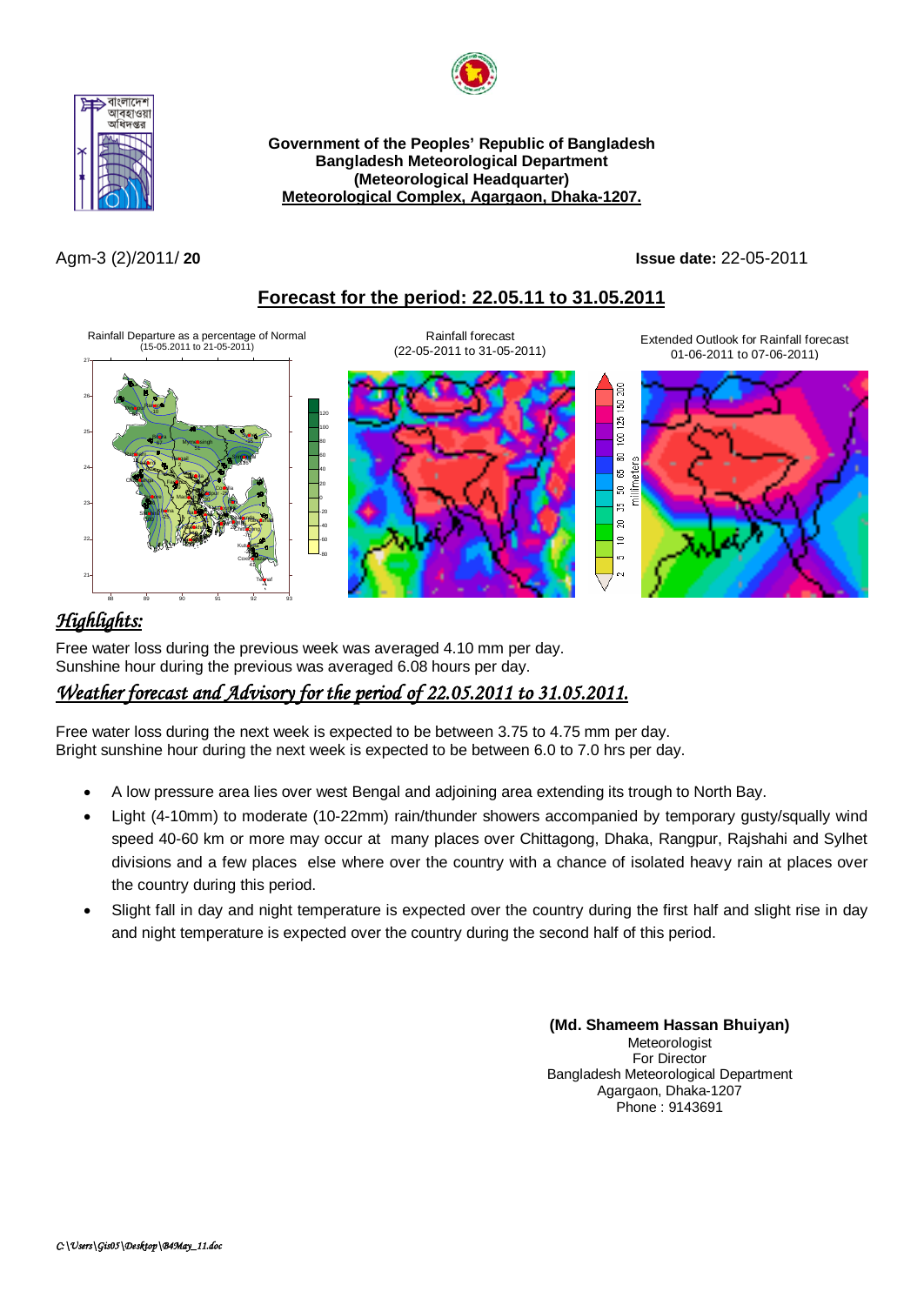# **Bangla Version**

### পূর্বাভাস, সময়: ২২-০৫-২০১১ থেকে ৩১-০৫-২০১১



#### প্ৰধান বৈশিষ্ট্য সমহঃ-

গত সপ্তাহের দৈনিক বাষ্পীভবনের গড় ৪.১০ মিঃ মিঃ ছিল । গত সপ্তাহের দৈনিক সূর্যকিরণ কালের গড় ৬.০৮ ঘন্টা ছিল।

## আবহাওয়া পুর্বাভাসঃ- ২২-০৫-২০১১ ইং থেকে ৩১-০৫-২০১১ ইং পর্যন্ত।

আগামী সপ্তাহের বাষ্পীভবনের দৈনিক গড মান ৩.৭৫ মিঃমিঃ থেকে ৪.৭৫ মিঃমিঃ থাকতে পারে। আগামী সপ্তাহের সূর্যকিরণকালের দৈনিক গড় মান ৬.০ ঘন্টা থেকে ৭.০ ঘন্টা থাকতে পারে।

- পশ্চিমবঙ্গ ও তৎসংলগ্ন এলাকায় একটি লঘুচাপ বিরাজ করছে যার বর্ধিতাংশ উত্তর বঙ্গোপসাগর পর্যন্ত বিস্তত।
- এ সপ্তাহে চট্টগ্রাম, ঢাকা, রংপুর, রাজশাহী ও সিলেট বিভাগের অনেক স্থানে এবং দেশের অন্যত্র কিছু কিছু স্থানে ঘন্টায় ৪০-৬০ কিঃমিঃ বা আরও অধিক বেগে অস্থায়ী দমকা / ঝড়ো হাওয়া সহ হালকা (৪-১০ মিঃ মিঃ) থেকে মাঝারী ধরনের (১০-২২ মিঃমিঃ) বৃষ্টি / বজ্র বৃষ্টি হতে পারে। সেই সাথে কোথাও কোথাও বিক্ষিগুভাবে ভারী বর্ষণের সম্ভাবনা রয়েছে।
- এ সপ্তাহের প্রথমার্ধে সারাদেশে দিন ও রাতের তাপমাত্রা সামান্য হ্রাস পেতে পারে এবং দ্বিতীয়ার্ধে দিন ও রাতের তাপমাত্রা সামান্য বৃদ্ধি পেতে পারে।

(মোঃ শামীম হাসান ভূইয়া) আবহাওয়াবিদ পরিচালকের পক্ষে বাংলাদেশ আবহাওয়া অধিদপ্তর, ঢাকা-১২০৭।